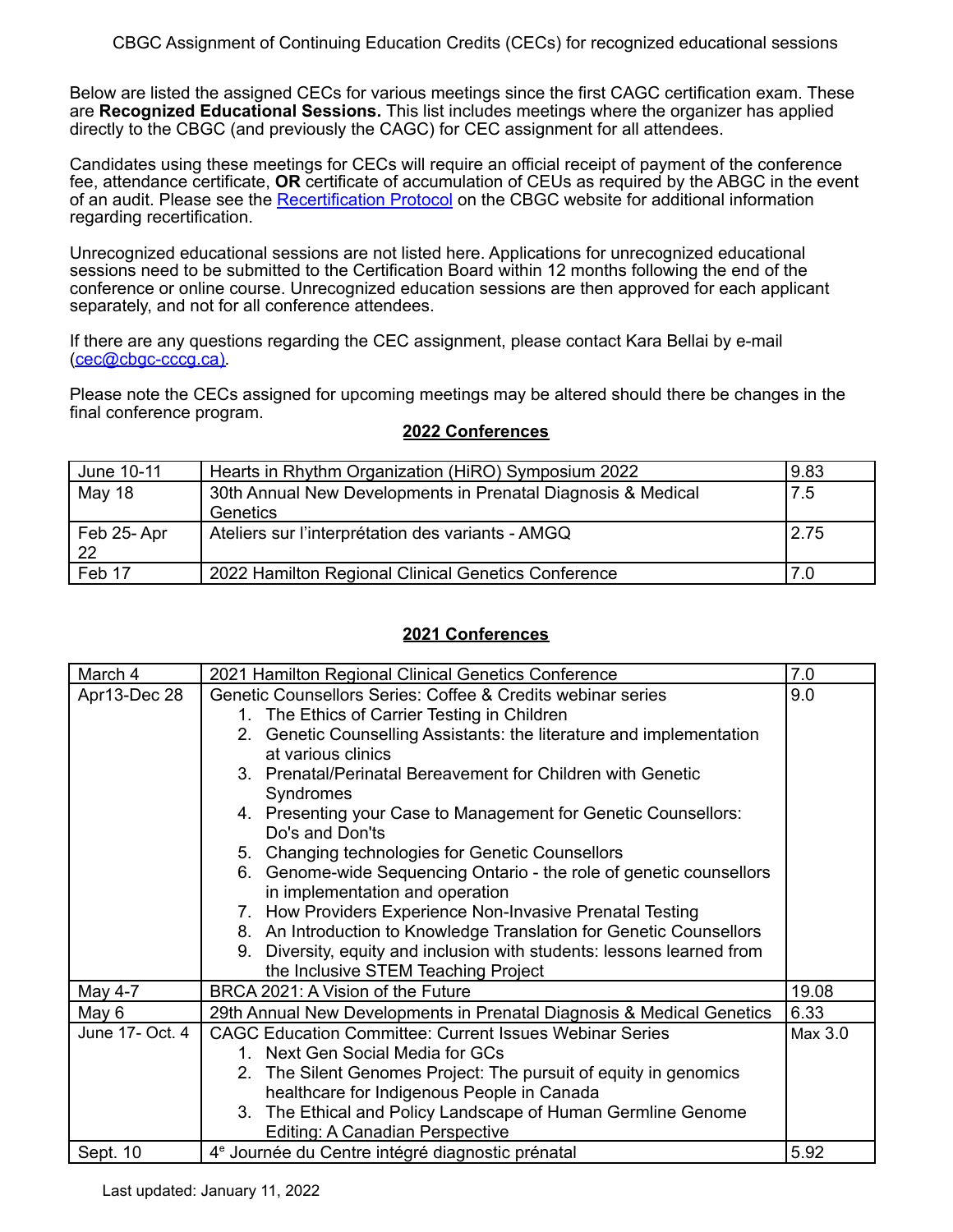|                         | Sept. 29– Oct. 2   2021 CAGC Virtual Conference & On Demand Presentations | Max 21.06 |
|-------------------------|---------------------------------------------------------------------------|-----------|
| October 1 <sup>st</sup> | Symposium risque héréditaire de cancer                                    | 5.83      |
| October 8-9             | Congrès Annuel de l'AMGQ 2021                                             | 8.33      |
| October 22              | Hereditary Gynaecologic Cancer Syndromes                                  | 3.92      |
|                         |                                                                           |           |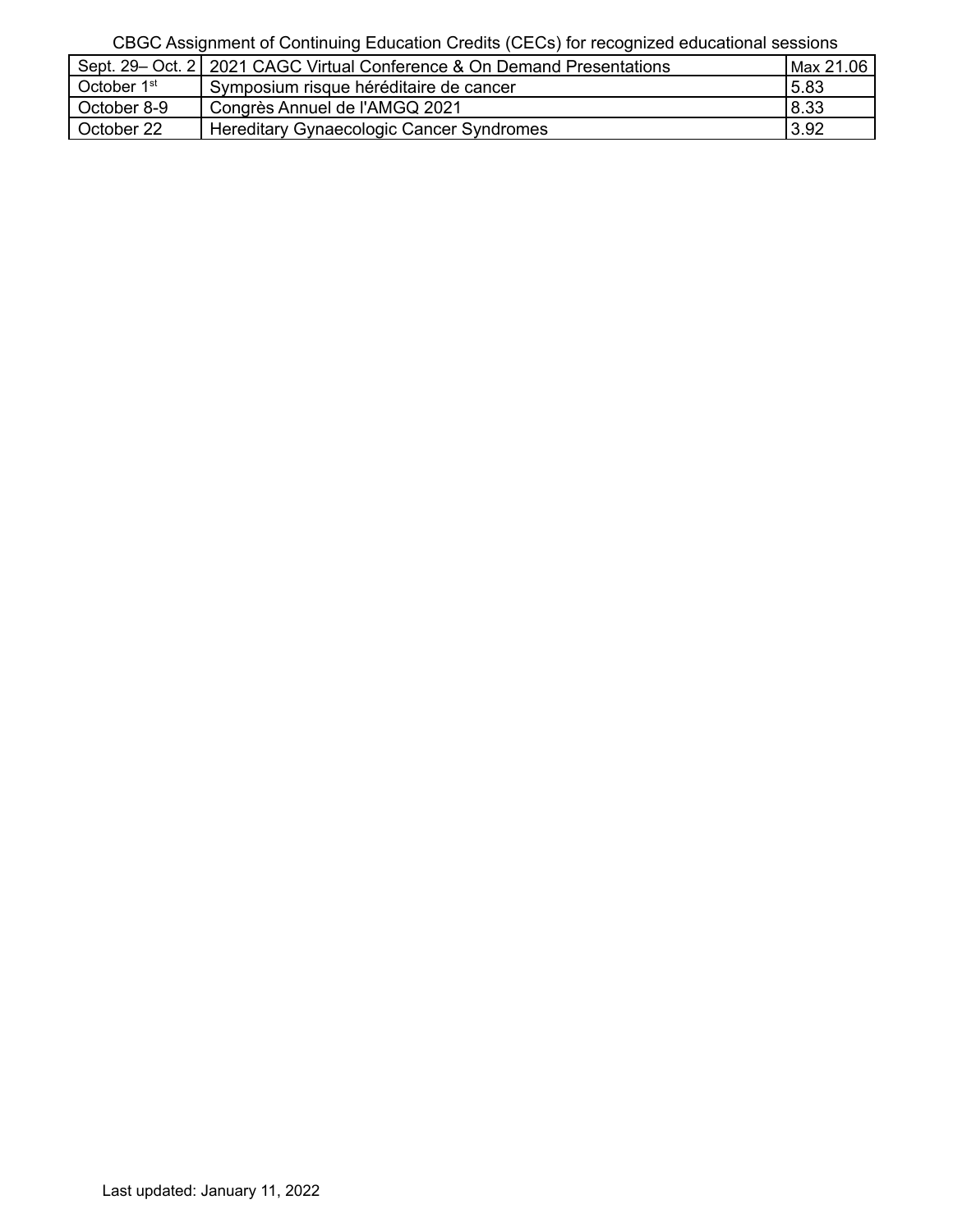| February 27             | <b>Hamilton Regional Clinical Genetics Conference</b>                                                                           | 6.5              |
|-------------------------|---------------------------------------------------------------------------------------------------------------------------------|------------------|
|                         | 2020 CAGC Professional Development Webinar Series:                                                                              |                  |
| April 23                | - Challenges with consent and capacity in the genetic counselling<br>context                                                    | 1.0              |
| <b>May 28</b>           | Moving forward to address genetic discrimination in Canada: The<br>Faith of the GNDA and the Genetic Discrimination Observatory | 1.0              |
| Sept 24                 | - Psychosocial Counselling: Announcing a Diagnosis in Pregnancy,<br>Children, and Families                                      | 1.0              |
| Nov 19                  | Social Media: A challenge and opportunity for genetic counsellors<br>to better support their patients                           | 1.0              |
| May 4                   | New Developments in Prenatal Diagnosis and Medical Genetics - Virtual<br>conference                                             | 5.75             |
| May 5-8                 | BRCA 2020: A Vision of the Future (postponed to 2021 due to COVID-19)                                                           | <del>19.08</del> |
|                         | CCMG/Can-GARD/CAGC The Leading Strand webinar Series                                                                            |                  |
| <b>Jan 31</b>           | - Model Systems to predict response to CFTR-directed therapies                                                                  | 1.0              |
| Feb <sub>28</sub>       | Coaching to Clinical Competence in the Clinical Environment                                                                     | 1.0              |
| March 27                | Beyond Genomics National Trial Assessing the Improvement in                                                                     | 1.0              |
|                         | Diagnosis of Rare Diseases using Clinical Epigenomics in Canada<br>(EpiSign-CAN)                                                |                  |
| April 24                | - DNA: From Diagnosis to Therapy                                                                                                | 1.0              |
| <b>May 29</b>           | - A New Paradigm to Support Clinicians in Patient-Specific Rare<br>Disease Research                                             | 1.0              |
| Sept 8<br>2020-December | UBC Graduate Certificate in Genomic Counselling & Variant<br>Interpretation                                                     | 156              |
| 17 2021                 |                                                                                                                                 |                  |
| October 9               | AMGQ 2020 - La génétique, une discipline unique et pertinente!                                                                  | 5.75             |
| October 21-23           | CAGC 2020 Annual Education Conference (Live and On-Demand                                                                       | Maximum          |
|                         | Sessions)                                                                                                                       | of 18.67         |
|                         | Sponsored On-Demand sessions                                                                                                    | Max 6.35         |
| Nov 14-15               | CGA 2020 (Collaborative Group of the Americas on Inherited Colorectal<br>Cancer (CGA-ICC))                                      | 8.67             |

| January 23                       | Fulgent Webinar - Hereditary Ataxia Webinar                                                                                                                                                                                                                                                     | 1.0               |
|----------------------------------|-------------------------------------------------------------------------------------------------------------------------------------------------------------------------------------------------------------------------------------------------------------------------------------------------|-------------------|
| Feb 15                           | McGill - CHEO Clinical Supervision Workshop                                                                                                                                                                                                                                                     | 2.5               |
| March 7                          | Hamilton Regional Clinical Genetics Conference                                                                                                                                                                                                                                                  | 6.75              |
| May 7-8                          | Newborn Screening Ontario Disease Workshop                                                                                                                                                                                                                                                      | 12.0              |
| May 9-11                         | The Garrod Symposium 2019                                                                                                                                                                                                                                                                       | 13.0              |
| <b>May 15</b>                    | 27th Annual New Developments in Prenatal Diagnosis and Medical                                                                                                                                                                                                                                  | 5.75              |
|                                  | Genetics                                                                                                                                                                                                                                                                                        |                   |
| April 11<br>June 11<br>October 8 | CAGC Professional Development Education Series (4 webinars)<br>Saying Yes, Now: The Gift of Being a Uniquely-Skilled Genetic<br>Counselor in a Time of Great Need<br>Generations in the Workplace: Speak and Be Heard<br>Genetic Counsellor Stress Reactions: Burnout and Compassion<br>Fatigue | 1.0<br>1.0<br>1.0 |
| <b>TBD</b>                       | TBD                                                                                                                                                                                                                                                                                             | 1.0               |
| <b>May 10</b>                    | Research Update on the Clinical Management of Hereditary Breast and<br><b>Ovarian Cancer</b>                                                                                                                                                                                                    | 6.42              |
| May 3                            | Alberta Precision Health for Rare Disease Summit                                                                                                                                                                                                                                                | 3.25              |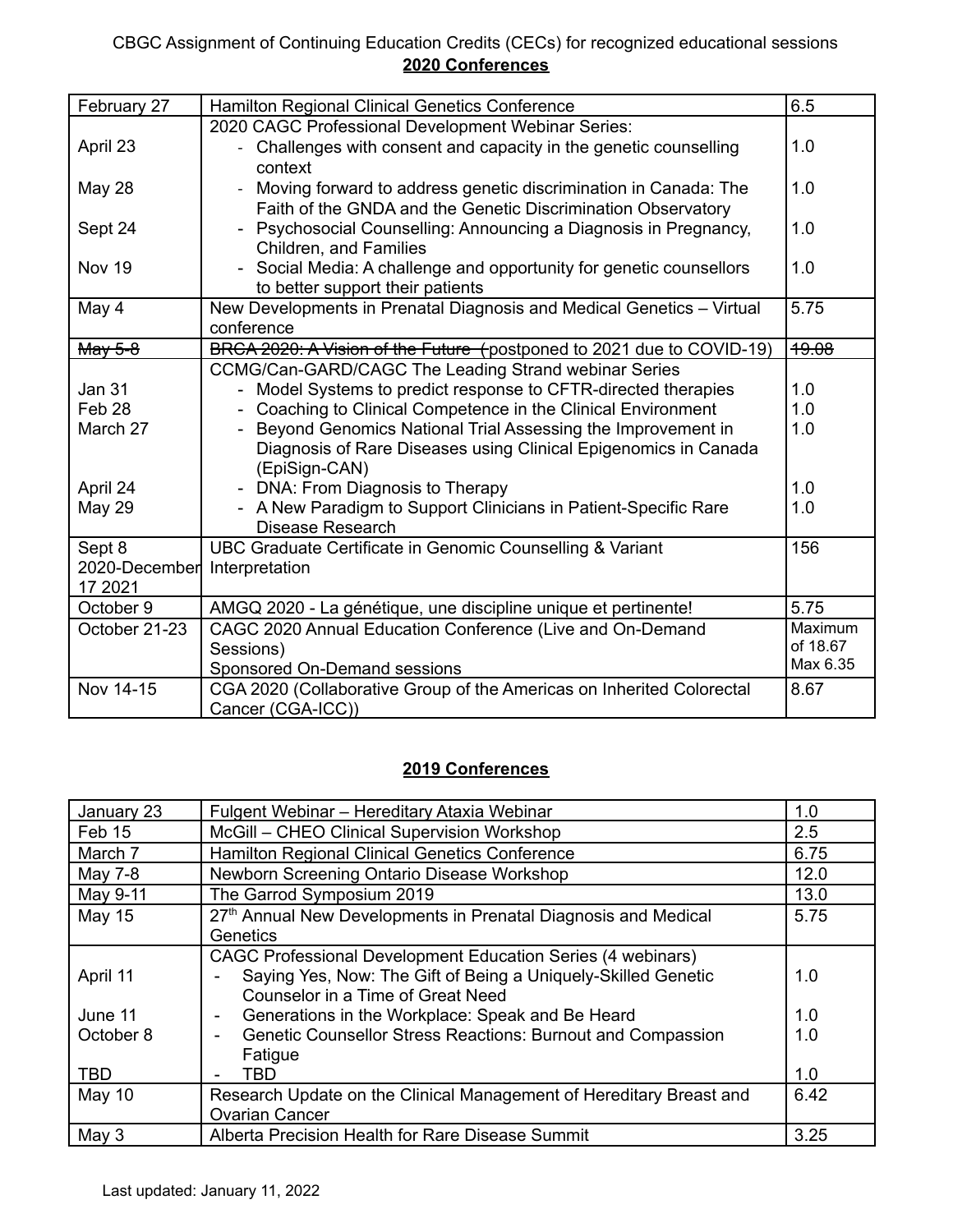| <b>June 7-8</b> | Hearts in Rhythm Organization Annual Symposium                           | 9.25  |
|-----------------|--------------------------------------------------------------------------|-------|
|                 | The leading Strand Webinar Series                                        |       |
| April 26        | FGF23-meidated hypophosphatemia: from discovery to therapy               | 1.0   |
| May 31          | Identifying Neural Signaling Networks in Autism<br>$\blacksquare$        | 1.0   |
| June 21         | Implementation of clinical genomic DNA methylation testing for           | 1.0   |
|                 | patients with neurodevelopmental presentations and congenital            |       |
|                 | anomalies                                                                |       |
|                 | Leading strand webinar series                                            |       |
| December 20     | <b>Clinical Implications of Genetic Aortic Disorders</b>                 | 1.0   |
| November 29     | Cystic fibrosis                                                          | 1.0   |
| October 25      | A Precision Health Strategy for Canada                                   | 1.0   |
| October 30      | Symposium de dépistage et de diagnostic prénatals                        | 5.17  |
| August 9        | Genetic Counselling for Unselected Pancreatic Cancer: Tools for Practice | 1.5   |
| Sept 10         | Lynch Syndrome v. Double Somatic Mismatch Repair Gene Mutations          | 1.0   |
| Sept 11         | <b>CAGC Short Course</b>                                                 | 6.25  |
| Sept 12-14      | <b>CAGC</b>                                                              | 14.0  |
| Sept 12         | GeneDx - Breakfast seminar at CAGC: Experience Matters: Updates          | 1.25  |
|                 | from Exome Sequencing > 165,000 Clinical Samples                         |       |
| Sept 12         | AstraZeneca - Breakfast seminar at CAGC: Started with the germline,      | 1.25  |
|                 | now we're here: Clinical and laboratory perspectives of tumour BRCA      |       |
|                 | genetic testing for serous ovarian cancer                                |       |
| Sept 13         | Blueprint Genetics - Breakfast seminar at CAGC: Lessons from a Clinical  | 1.25  |
|                 | GC turned Lab GC: Insights into NGS Strengths and Limitations            |       |
| Sept 14         | Prevention Genetics - Breakfast seminar at CAGC: The Clinical Utility of | 1.25  |
|                 | Genetic Testing in Autism Spectrum Disorder: When Findings Impact        |       |
|                 | Care                                                                     |       |
| Sept 13         | Invitae - Breakfast seminar at CAGC: Session Title: Moving towards       | 1.25  |
|                 | expanded guidelines and increased accessibility for genetic testing:     |       |
|                 | Research and experiences in Canada and the US                            |       |
| Oct 12          | Sujets chauds en 2019/ Hot topics                                        | 10.42 |

| January 18    | Cardiogenetics Webinar                                                | 1.0   |
|---------------|-----------------------------------------------------------------------|-------|
| April 10-14   | ACMG - short course                                                   | 5.5   |
|               | <b>ACMG - Conference</b>                                              | 24.5  |
| May 8-11      | BRCA: From the Personal to the Population - The Seventh International | 17.25 |
|               | Symposium on Hereditary Breast Cancer                                 |       |
| May 10-12     | Garrod Symposium                                                      | 12.58 |
| May 16        | New Developments in Prenatal Diagnosis and Medical Genetics           | 5.75  |
| May 31-June   | 2018 Newborn Screening Symposium                                      | 5.3   |
|               |                                                                       |       |
| August 24     | Réunion annuelle des médecins généticiens du Québec AMGQ              | 5.25  |
| Oct 10-13     | <b>CAGC - Short Course</b>                                            | 5.08  |
|               | CAGC - Main course                                                    | 14.17 |
| Oct 11        | GeneDx - Breakfast seminar at CAGC: Exome Sequencing of >100,000      | 1.25  |
|               | <b>Clinical Samples: Lessons Learned</b>                              |       |
| <b>Oct 11</b> | Sequence Bio - Breakfast seminar at CAGC - Returning Findings to      | 1.25  |
|               | Participants in Large Scale Genomics Projects                         |       |
| Oct 11        | Lifelabs - Breakfast seminar at CAGC - Screening from A(neuploidy) to | 1.25  |
|               | Z(ygosity): SNP-based NIPT for Twins                                  |       |
| <b>Oct 13</b> | Blueprint Genetics - Breakfast seminar at CAGC: Optimization of Whole | 1.25  |
|               | Exome Sequencing to Boost Diagnostic Yield in Rare Disease            |       |
|               | Diagnostics                                                           |       |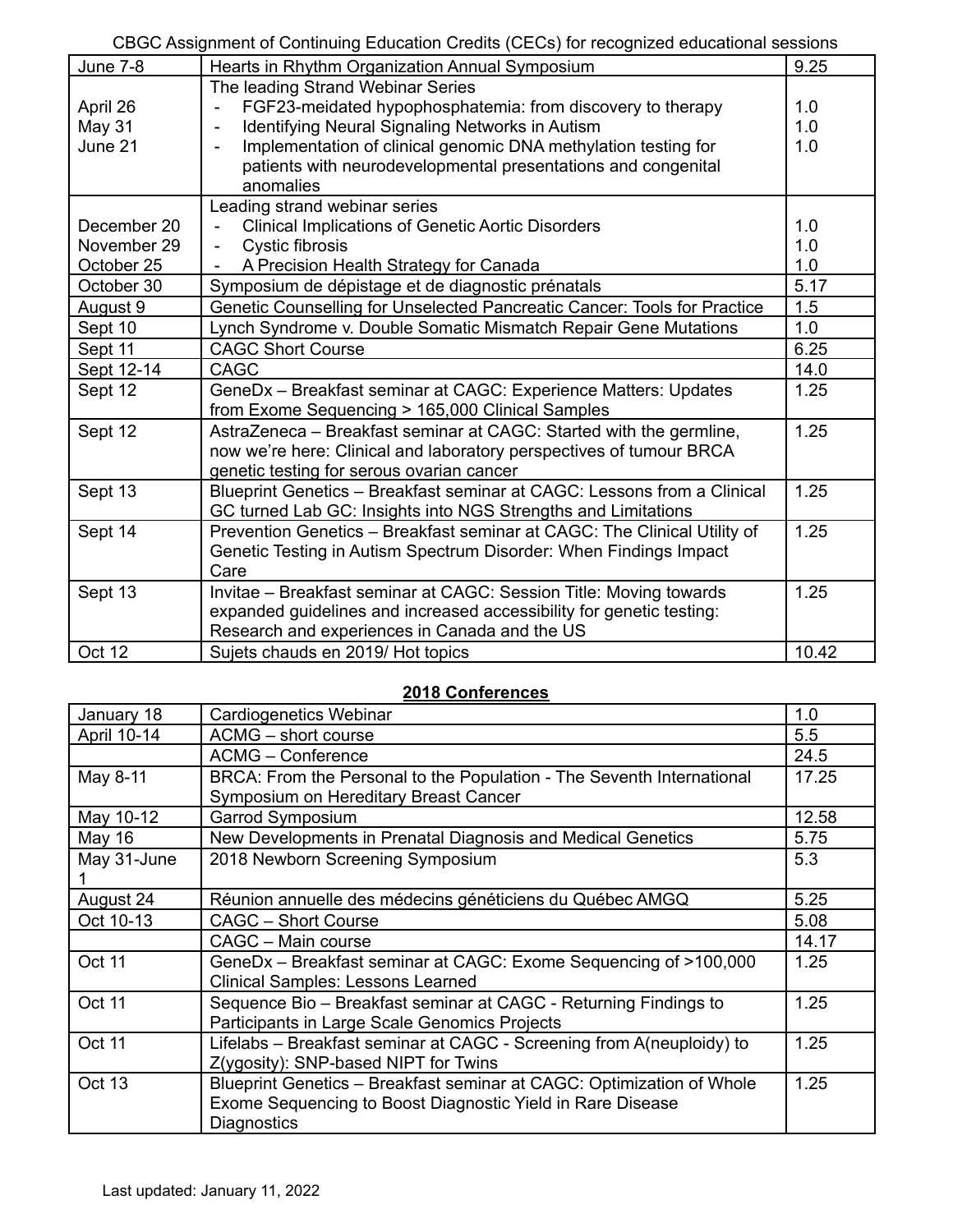| Nov 21 | Blueprint Genetics Webinar – Optimization of Whole Exome Sequencing |  | 1.25 |
|--------|---------------------------------------------------------------------|--|------|
|        | to Boost Diagnostic Yield in Rare Disease Diagnostics               |  |      |

## **2017 Conferences**

| Mar 2-Oct 5        | Advancing Care for Adenomatous Polyposis Conditions         | 7.33  |
|--------------------|-------------------------------------------------------------|-------|
| March 21           | <b>ACMG 2017 Short Course</b>                               | 4.5   |
| <b>March 21-25</b> | <b>ACMG 2017</b>                                            | 22.5  |
| April 7            | 2e journée du Centre Intégré de Diagnostic Prénatal du CHU  | 6.33  |
|                    | Sainte-Justine                                              |       |
| May 8-9            | The Newborn Screening Ontario Symposium                     | 4.5   |
| May 17             | New Developments in Prenatal Diagnosis and Medical Genetics | 6.92  |
| May 26             | Hereditary GI Cancer Symposium 2017                         | 6.75  |
| Sept 13            | NSGC 2017 Pre-conference symposia                           | 5.0   |
| Sept 13-16         | <b>NSGC 2017</b>                                            | 19.08 |
| Sept 27            | CAGC 2017 Short Course                                      | 4.8   |
| Sept 28-30         | <b>CAGC 2017 AEC</b>                                        | 17.92 |
| Oct 14             | Lynch Syndrome Education Day                                | 3.0   |
| Oct 17-21          | <b>ASHG 2017</b>                                            | 20.5  |

## **2016 Conferences**

| Mar 3-Oct 6        | Recognizing and Treating Rare Polyposis Conditions 2016 Webinar Series                                           | 6.0   |
|--------------------|------------------------------------------------------------------------------------------------------------------|-------|
| March 8-12         | ACMG 2016 Short Course                                                                                           | 4.5   |
|                    | <b>ACMG 2016</b>                                                                                                 | 24    |
| <b>April 21-22</b> | 2016 Child and Newborn Screen Symposium                                                                          | 6.33  |
| May 6              | AMGQ - Réunion annuelle                                                                                          | 5.67  |
| May 10-13          | BRCA: Challenges and Opportunities, The Sixth International Symposium<br>on Hereditary Breast and Ovarian cancer | 15.0  |
| <b>May 18</b>      | 24 <sup>th</sup> Annual Symposium - New Developments in Prenatal Diagnosis and<br><b>Medical Genetics</b>        | 7.0   |
| Sep 14             | Ordering genetic testing in 2016: Key considerations for genetic<br>counsellors in clinical practice             | 0.83  |
| Oct 18-22          | <b>ASHG 2016</b>                                                                                                 | 21.5  |
| Oct 28- Nov 1      | NSGC 2016 Pre-conference symposia                                                                                | 6.0   |
|                    | <b>NSGC 2016</b>                                                                                                 | 16.25 |
| Nov 2-5            | CAGC 2016 Short Course                                                                                           | 4.5   |
|                    | <b>CAGC 2016 AEC</b>                                                                                             | 21.75 |

| Mar 5-Nov 12       | Diagnosing and Treating Lynch Syndrome 2015 Webinar Series | 7.0   |
|--------------------|------------------------------------------------------------|-------|
| March 24           | <b>ACMG 2015 Short Course: Cancer Genetics:</b>            | 4.42  |
|                    | Translation of New Concepts to Clinical Care               |       |
| March 24           | ACMG 2015 Short Course: Clinical Exome Sequencing          | 3.5   |
| <b>March 24-28</b> | <b>ACMG 2015</b>                                           | 20.75 |
| April 17           | <b>CHEO Genetics Innovation Day</b>                        | 4.75  |
| April 30-May       | Canadian Newborn and Child Screening Symposium             | 8.67  |
|                    |                                                            |       |
| May 8              | AMGQ - Réunion Annuelle                                    | 4.08  |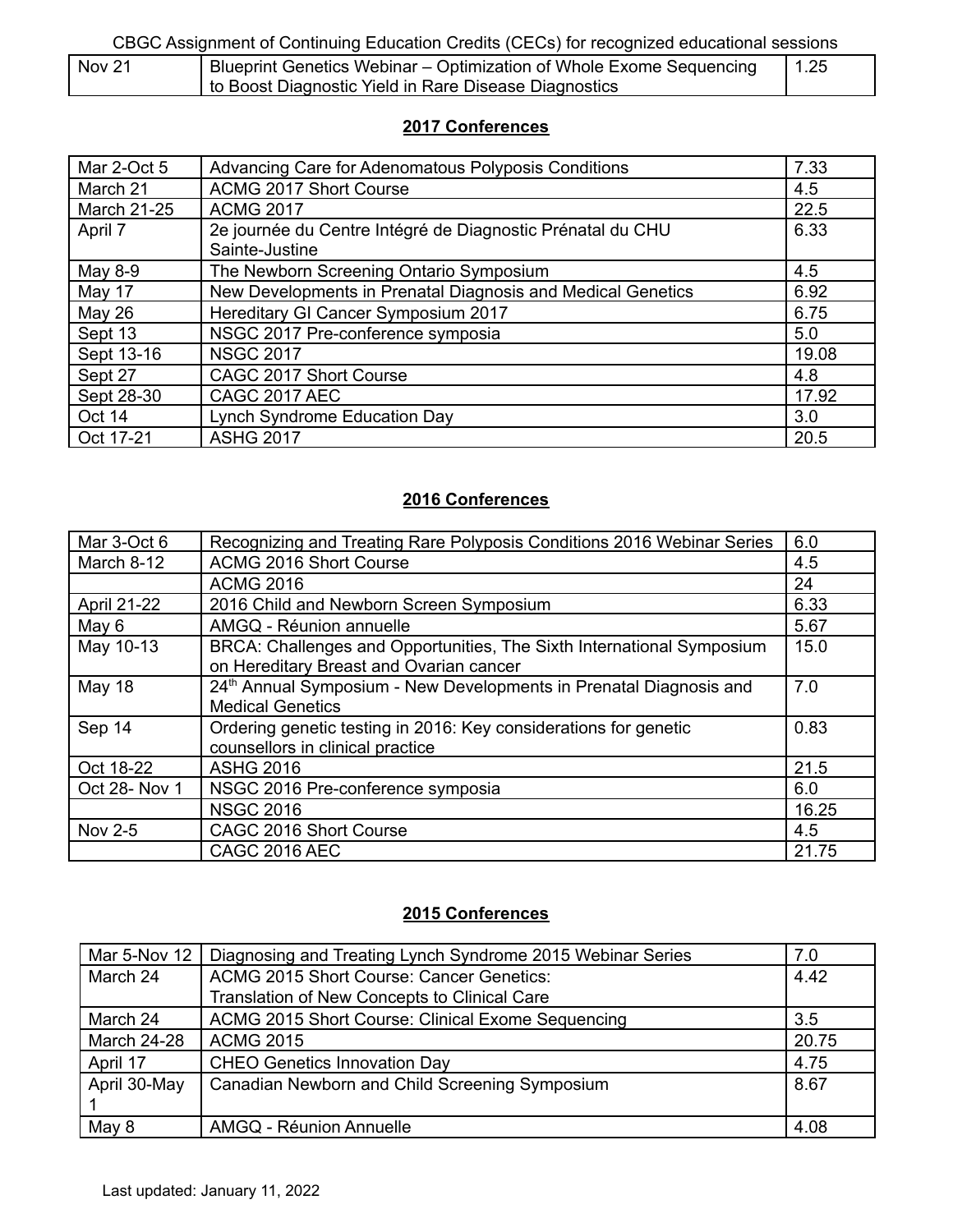| May 13    | 23rd Annual Symposium - New Developments in Prenatal Diagnosis and    | 6.67  |
|-----------|-----------------------------------------------------------------------|-------|
|           | <b>Medical Genetics</b>                                               |       |
| June 2    | A Cross Border Conversation: Clinical Approaches to Hereditary Cancer | 1.0   |
|           | Panel Use                                                             |       |
| Sep 9-12  | <b>CAGC 2015 AEC</b>                                                  | 20.08 |
| Oct 6-10  | <b>ASHG 2015</b>                                                      | 22.17 |
| Oct 21    | NSGC 2015 Pre-conference symposia                                     | 6.0   |
| Oct 21-24 | <b>NSGC 2015</b>                                                      | 15.25 |
| Nov 24    | <b>Writing Compelling Commentary</b>                                  | 1.0   |
|           |                                                                       |       |

| <b>Jan 30</b>      | The old, the new and the panels. Updates in Cancer Genetics for Clinical<br>Practice | 4.3                     |
|--------------------|--------------------------------------------------------------------------------------|-------------------------|
| March 14           |                                                                                      | $\overline{\mathbf{4}}$ |
|                    | Updates in Clinical Genetics - 2014                                                  |                         |
| March 25           | ACMG 2014 Short Course; A Neurogenetics Update                                       | 4.67                    |
| March 25           | ACMG 2014 Short Course; Labs are from Venus and Docs are from Mars:                  | 3.67                    |
|                    | Interpretation and Reporting of Sequencing Variants                                  |                         |
| March 25           | ACMG 2014 Pre-Conference Workshop: Transition to Evidence-based                      | 3.5                     |
|                    | <b>Clinical Guidelines</b>                                                           |                         |
| <b>March 26-29</b> | <b>ACMG 2014</b>                                                                     | 17.83                   |
| April 23-25        | BRCA: Twenty years of advances. The fifth international Symposium on                 | 12.92                   |
|                    | hereditary breast and ovarian cancer                                                 |                         |
| May 9              | 6e Matinée de diagnostic prénatal à Québec                                           | 3.92                    |
| May 14             | 22nd Annual Symposium New Developments in Prenatal Diagnosis and                     | 7.25                    |
|                    | <b>Medical Genetics</b>                                                              |                         |
| May 22-23          | Alberta Medical Genetics Annual Inservice                                            | 10.25                   |
| May 23             | AMGQ 2014 - Réunion Scientifique Annuelle                                            | 5.25                    |
| May 29-31          | The 2014 Joint Garrod and Canadian Newborn and Child Screening                       | 15                      |
|                    | Symposium                                                                            |                         |
| Sep 15-16          | 18th Annual Collaborative Group of the Americas on                                   | 13                      |
|                    | <b>Inherited Colorectal Cancer</b>                                                   |                         |
| Sep 17             | NSGC 2014 Pre-conference symposia                                                    | 5.0                     |
| Sep 17-20          | <b>NSGC 2014</b>                                                                     | 17.75                   |
| Oct 18-22          | <b>ASHG 2014</b>                                                                     | 19.67                   |
| Nov <sub>4</sub>   | CAGC 2014 Short Course                                                               | 4.25                    |
| Nov 5-8            | CAGC 2014 AEC                                                                        | 22.33                   |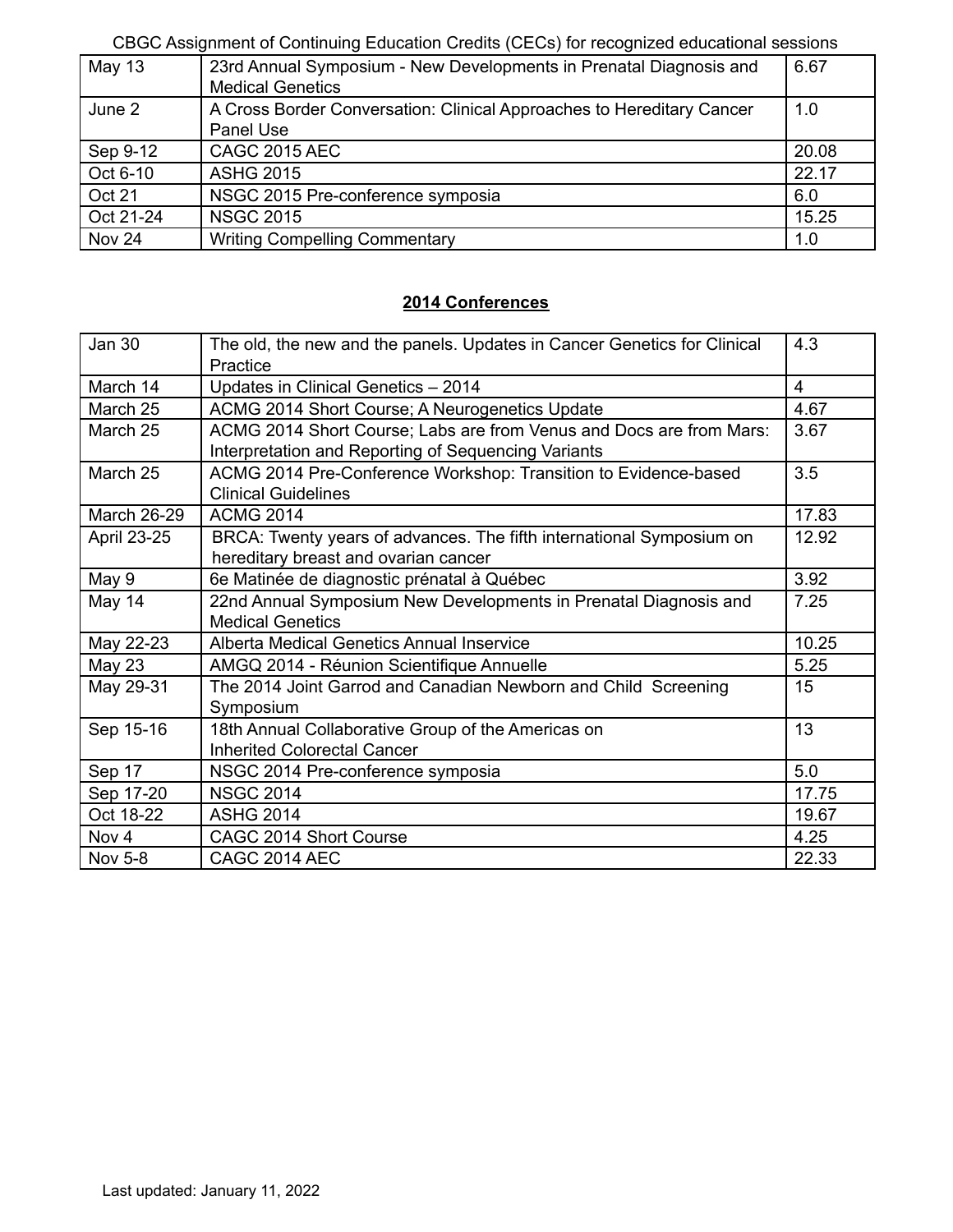| Feb <sub>22</sub>  | Updates in Clinical Genetics 2013                                             | 5.75  |
|--------------------|-------------------------------------------------------------------------------|-------|
| March 19           | ACMG 2013 short course; Arrays, NIPT, and Expanded Carrier screening:         | 3.92  |
|                    | Advances and Controversies in Prenatal Genetics                               |       |
| March 19           | ACMG 2013 short course; Next Generation Sequencing From a Clinical            | 3.75  |
|                    | Perspective: What are you Getting and What Does it Mean                       |       |
| <b>March 20-23</b> | <b>ACMG 2013</b>                                                              | 17.67 |
| April 10           | Improving Outcomes for Retinoblastoma Patients                                | 1     |
| April 11-12        | Canadian Newborn and Child Screening Symposium                                | 6.67  |
| April 29           | <b>CHEO Department of Genetics Clinical Innovation Day</b>                    | 3     |
| May 2-3            | <b>Annual Alberta Clinical Genetics Inservice</b>                             | 11    |
| <b>May 15</b>      | 21 <sup>st</sup> Annual Symposium New Developments in Prenatal Diagnosis and  | 6.75  |
|                    | <b>Medical Genetics</b>                                                       |       |
| May 31- June       | Inborn Errors of Metabolism: From Translational Research to Clinical          | 8.75  |
|                    | Application                                                                   |       |
| June 8-11          | <b>ESHG 2013</b>                                                              | 23.25 |
| July 31            | Improving Outcomes for Retinoblastoma Patients                                | 1     |
| August 9           | Improving Outcomes for Retinoblastoma Patients                                | 1     |
| August 13          | Improving Outcomes for Retinoblastoma Patients                                | 1     |
| Sept 23            | Improving Outcomes for Retinoblastoma Patients                                | 1     |
| Oct 6-8            | 17 <sup>th</sup> Annual Meeting of the Collaborative Group of the Americas on | 11.83 |
|                    | <b>Inherited Colorectal Cancer</b>                                            |       |
| Oct 9              | NSGC2013- Pre-conference symposia                                             | 5     |
| Oct 9-12           | <b>NSGC 2013</b>                                                              | 29.5  |
| Oct 18             | Improving Outcomes for Retinoblastoma Patients                                |       |
| Oct 22-26          | <b>ASHG 2013</b>                                                              | 20.75 |
| <b>Nov 4-6</b>     | 7 <sup>th</sup> International Congress of Shwachman-Diamond Syndrome          | 14.75 |
| <b>Nov 6-9</b>     | 2103 CAGC Annual Education Conference                                         | 21.83 |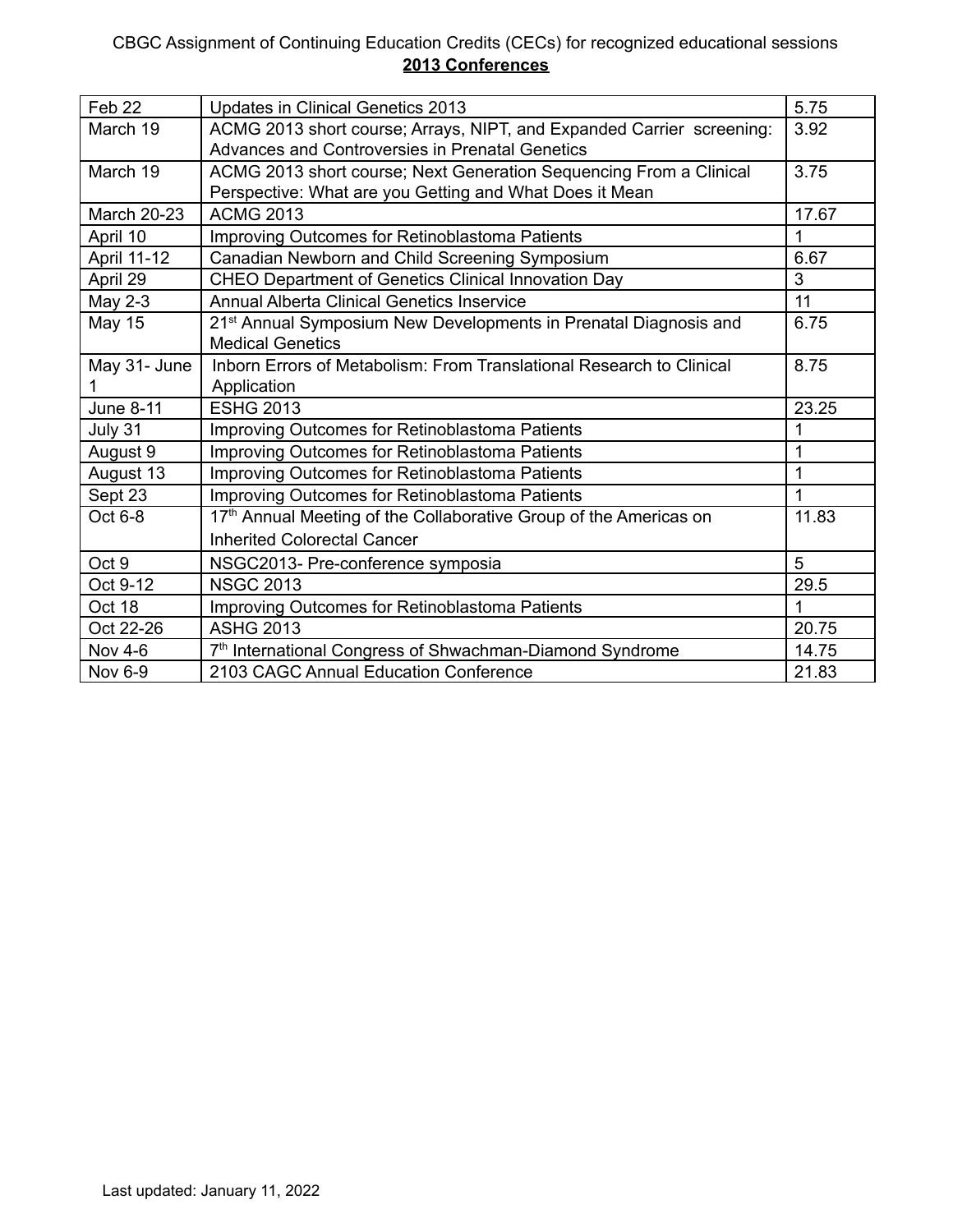| Mar 2           | Updates in Clinical Genetics 2012                                                                                 | 3.67  |
|-----------------|-------------------------------------------------------------------------------------------------------------------|-------|
| <b>Mar 27</b>   | ACMG 2012 CME short course – Clinical Cancer Genetics                                                             | 5     |
| <b>Mar 27</b>   | ACMG 2012 CME short course – Next Generation Sequencing                                                           | 7     |
| Mar 27-31       | <b>ACMG 2012</b>                                                                                                  | 24.58 |
| Apr 19-20       | NSO Clinical Follow-Up Symposium                                                                                  | 4     |
| Apr 20          | Clinical Genomics: the Good, the Bad, and the Ugly                                                                | 5.25  |
| Apr 25-27       | BRCA: From Theory to Practice - The 4th International Symposium on<br><b>Hereditary Breast and Ovarian Cancer</b> | 15    |
| <b>May 16</b>   | 20th Annual Symposium New Developments in Prenatal Diagnosis and                                                  | 6.5   |
|                 | <b>Medical Genetics</b>                                                                                           |       |
| May 24-25       | Alberta Genetics In-Service 2012                                                                                  | 10.25 |
| <b>May 18</b>   | AMGQ 12e reunion scientifique                                                                                     | 4.75  |
| <b>June 7-8</b> | <b>Atlantic Genetics Meeting</b>                                                                                  | 8     |
| Oct 16          | CAGC 2012 Short Course                                                                                            | 6.25  |
| Oct 17-20       | <b>CAGC 2012 AEC</b>                                                                                              | 22.83 |
| Oct 27-29       | 16 <sup>th</sup> Annual Meeting of the CGA on Inherited Colorectal Cancer                                         | 12.92 |
| Oct 24          | NSGC 2012 - Pre-conference symposia                                                                               | 5     |
| Oct 24-27       | <b>NSGC 2012</b>                                                                                                  | 30    |
| Oct 30-Nov 2    | Joint 39th ICBDSR and 10th CCASN Annual Scientific Meeting, 2012                                                  | 11.58 |
| Nov 6-10        | <b>ASHG 2012</b>                                                                                                  | 22.25 |

| <b>Mar 16</b> | <b>ACMG – CME Short Course</b>                                | 4.5   |
|---------------|---------------------------------------------------------------|-------|
| Mar $16 - 20$ | <b>ACMG</b>                                                   | 24.5  |
| May 6         | AMGQ - 11th reunion scientifique                              | 5     |
| May 18        | New Developments in Prenatal Diagnosis and Medical Genetics   |       |
| May 26 -27    | 2011 Annual Alberta Medical Genetics Inservice                | 10.75 |
| June 17       | Symposium on Hereditary GI Cancer                             | 4.5   |
| Sept 26       | <b>CHEO Department of Genetics Research Half day</b>          | 5.5   |
| Oct $10 - 11$ | 15th Annual Meeting of the CGA on Inherited Colorectal Cancer | 15.67 |
| Oct 11        | <b>TAGC Montreal 2011 Conference</b>                          | 3.5   |
| Oct 11-15     | <b>ICHG</b>                                                   | 27.42 |
| Oct 16        | <b>CAGC 2011</b>                                              | 4     |
| Oct 27        | NSGC 2011 - Pre-conference symposia                           | 5     |
| Oct 27-30     | <b>NSGC 2011</b>                                              | 21    |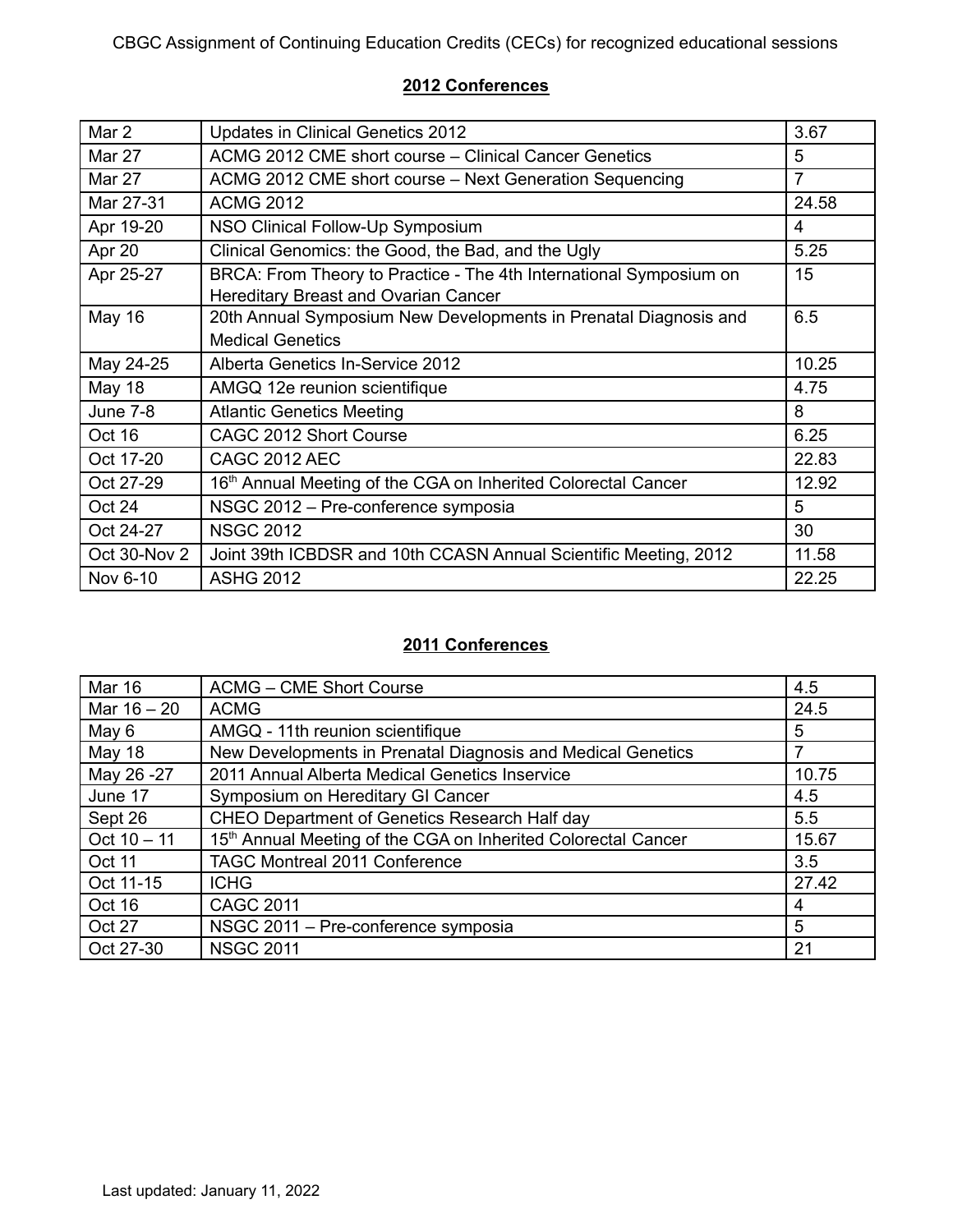| March         | <b>2010 ACMG</b>                                                    | 24.5  |
|---------------|---------------------------------------------------------------------|-------|
| May 4         | CHEO Department of Genetics - Research Day                          | 6     |
| May 7         | Le depistage populationnel des maladies genetiques: Ou sommes nous? | 5.17  |
|               | Ou voulons nous aller                                               |       |
| May 18        | <b>Community Genetics Outreach In-service</b>                       | 4.08  |
| May 19        | New Developments in Prenatal Diagnosis and Medical Genetics         | 6.42  |
| June 12       | Living with Lynch Syndrome: An update for families and their care   | 3.5   |
|               | providers                                                           |       |
| Oct 13        | NSGC 2010 - Pre-conference symposia                                 | 4     |
| $Oct 13 - 15$ | <b>NSGC 2010</b>                                                    | 20.75 |
| Oct 19        | <b>CAGC Short Course</b>                                            | 6     |
| $Oct 20 - 23$ | <b>CAGC 2010</b>                                                    | 22.67 |
| $Oct 22 - 23$ | 2010 Fetal Medicine Update                                          | 10.5  |
|               | <b>ASHG</b>                                                         | 25.5  |
| Nov 17-19     | 8th CCASN Scientific Meeting                                        | 10.5  |

|                  | 2009 ACMG Annual Clinical Genetics Meeting                                                      | 24.5  |
|------------------|-------------------------------------------------------------------------------------------------|-------|
| April 23-24      | 11th International Meeting on the Psychosocial Aspects of Genetic Testing                       | 11.92 |
| April 27         | Genetique en Cardiologie, AMGQ                                                                  | 5.25  |
| May 1            | <b>BC PMGP Genetic Counsellor Educational Retreat</b>                                           | 4.25  |
| <b>May 13</b>    | New Developments in Prenatal Diagnosis and Medical Genetics                                     | 6.42  |
| May 14           | Professional Regulation of Genetic Counsellors in Ontario                                       | 4.25  |
| Oct 1            | <b>Atlantic Genetics Conference</b>                                                             | 5.83  |
| Oct <sub>3</sub> | Cardiac Genetics for Genetic Counsellors, Nurses and Practioners                                | 5.7   |
| Oct $14 - 16$    | BRCA: Fifteen Years of Progress - the 3 <sup>rd</sup> International Symposium on<br><b>HBOC</b> | 16.5  |
| $Oct 20 - 24$    | 2009 ASHG                                                                                       | 24    |
| Nov $11 - 14$    | <b>CAGC 2009 Annual Education Conference</b>                                                    | 22.42 |
| <b>Nov 12</b>    | NSGC 2009 - Pre-conference symposia                                                             | 4     |
| Nov $12 - 15$    | NSGC 2009 Annual Education Conference                                                           | 22.5  |
| Nov $18 - 20$    | Canadian Congenital Surveillance Network                                                        | 8.75  |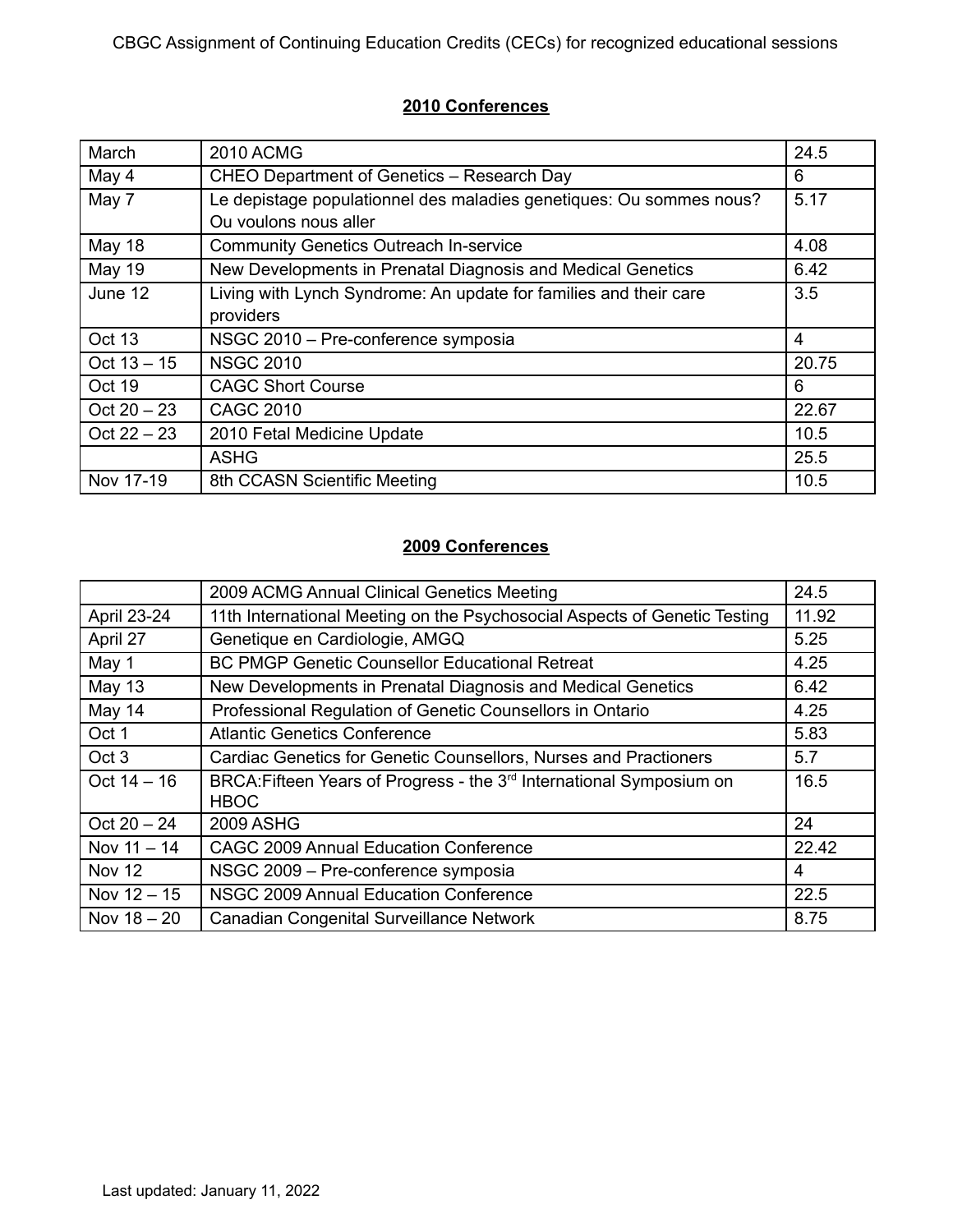| March 6-7     | Health and Well Being: Achieving Balance in Life and Workplace                 | 10.33 |
|---------------|--------------------------------------------------------------------------------|-------|
| March 13-16   | <b>ACMG Annual Clinical Genetics Meeting</b>                                   | 25.0  |
| May 7 - 8     | Storage Disorders: 14th Annual North American Health Care Advocates<br>Meeting | 7.75  |
| May 14        | New Developments in Prenatal Diagnosis and Medical Genetics                    | 6.58  |
| May 14        | $8E$ Reunion scientifique annuelle de l'AMGQ. Indications des test             | 5.83  |
|               | genetiques en pratique clinique.                                               |       |
| June $1-4$    | 14 <sup>th</sup> International Conference on Prenatal Diagnosis and Therapy    | 25.15 |
| June $5-6$    | 2008 Alberta Annual Genetics Inservice                                         | 12.25 |
| Sept 17       | CAGC short course 2008                                                         | 6.75  |
| Sept 18-20    | <b>CAGC</b>                                                                    | 17.83 |
| Oct 23-24     | <b>NSGC Short Course</b>                                                       | 11.5  |
| $Oct 24 - 28$ | <b>NSGC</b>                                                                    | 19.5  |
| Oct 24-24     | Fetal Medicine Update 2008                                                     | 12.08 |
| Nov $12 - 15$ | <b>ASHG</b>                                                                    | 28.25 |

| ACMG (March of Dimes)                                                                  | 30.0  |
|----------------------------------------------------------------------------------------|-------|
| Lysosomal Storage Disorders: 13 <sup>th</sup> Annual Health Care Advocates Meeting     | 7.0   |
| New Developments in Prenatal Diagnosis and Medical Genetics - 15 <sup>th</sup> Annual  | 5.90  |
| Montreal Children's Hospital - Giving Feedback                                         | 3.0   |
| <b>Atlantic Provinces Genetics Conference</b>                                          | 9.75  |
| Quebec Association of Genetic Counsellors                                              | 3.40  |
| BRCA: New Frontiers in research and Practice 2nd International symposium on hereditary |       |
| <b>Breast and Ovarian Cancer</b>                                                       |       |
| Canadian Congenital Surveillance Network                                               | 9.25  |
| 7th Reunion scientifique annuelle de l'AMGQ                                            | 14.25 |
| <b>CAGC</b>                                                                            | 18.83 |
| <b>NSGC</b>                                                                            | 25.75 |
| <b>NSGC Short course</b>                                                               | 13.0  |
| <b>ASHG</b>                                                                            | 36.25 |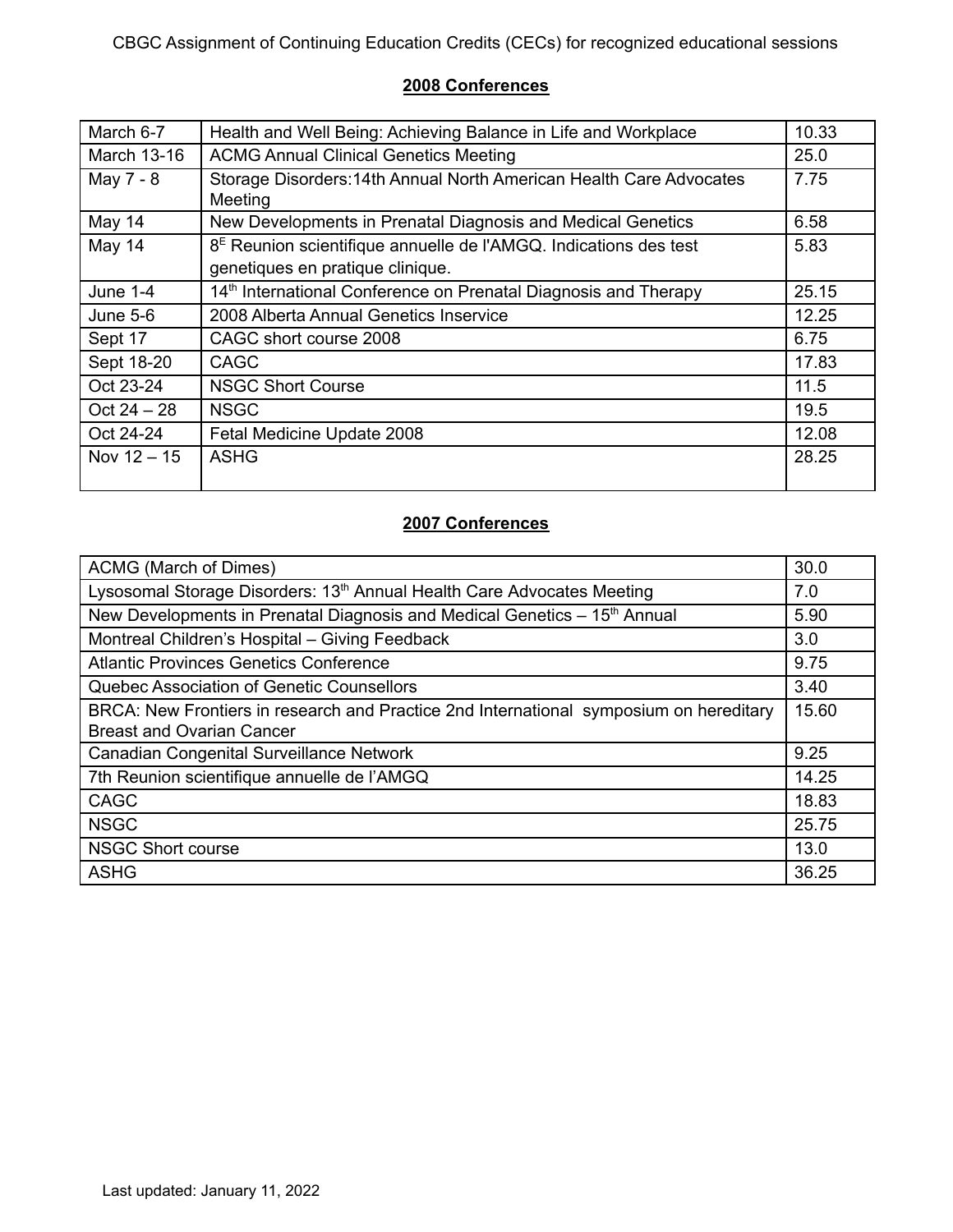| ACMG (March of Dimes)                                                                         | 24.50 |
|-----------------------------------------------------------------------------------------------|-------|
| <b>ASHG</b>                                                                                   | 29.50 |
| <b>CAGC</b>                                                                                   | 17.75 |
| <b>NSGC</b>                                                                                   | 22.0  |
| <b>NSGC Short Course</b><br>13.0                                                              |       |
| <b>Canadian Congenital Surveillance Network</b><br>10.50                                      |       |
| Lysosomal Storage Disorders: 12 <sup>th</sup> Annual Health Care Advocates Meeting<br>8.0     |       |
| New Developments in Prenatal Diagnosis And Medical Genetics - 14 <sup>th</sup> Annual<br>6.50 |       |
| <b>Atlantic Provinces Genetics Conference</b>                                                 | 9.50  |

# **2005 Conferences**

| <b>ACMG Genetics Review Course</b>                                                            | 23.0  |
|-----------------------------------------------------------------------------------------------|-------|
| ACMG (March of Dimes)                                                                         | 24.50 |
| <b>ASHG</b>                                                                                   | 27.50 |
| <b>CAGC</b>                                                                                   | 21.0  |
| <b>CAGC Short Course</b>                                                                      | 5.75  |
| <b>NSGC</b>                                                                                   | 24.75 |
| <b>NSGC Short Course</b>                                                                      | 11.75 |
| <b>NSGC Review Course</b><br>23.0                                                             |       |
| <b>Atlantic Provinces Genetic Conference</b><br>8.90                                          |       |
| New Developments in Prenatal Diagnosis and Medical Genetics - 13 <sup>th</sup> Annual<br>6.25 |       |
| <b>BRCA: Today and Tomorrow</b><br>9.30                                                       |       |
| Lysosomal Storage Disorders: 11 <sup>th</sup> Annual Health Care Advocates Meeting            |       |
| Canadian Congenital Anomalies Surveillance Network, 4 <sup>th</sup> Scientific Meeting        | 9.25  |

#### **2004 Conferences**

| ACMG (March of Dimes)                                                              |       |
|------------------------------------------------------------------------------------|-------|
| <b>ASHG</b>                                                                        | 34.0  |
| CAGC                                                                               | 5.75  |
| <b>NSGC</b>                                                                        | 26.25 |
| NSGC Short Course                                                                  | 16.25 |
| Lysosomal Storage Disorders: 10 <sup>th</sup> Annual Health Care Advocates Meeting | 7.25  |

| 22.25<br>ACMG (March of Dimes)              |       |
|---------------------------------------------|-------|
| <b>ASHG</b>                                 | 29.75 |
| CAGC                                        | 15.83 |
| <b>NSGC</b>                                 | 24.50 |
| NSGC Short Course                           | 12.75 |
| 5.30<br>Seattle Exchange                    |       |
| <b>Gaucher Health Care Advocates</b><br>6.0 |       |